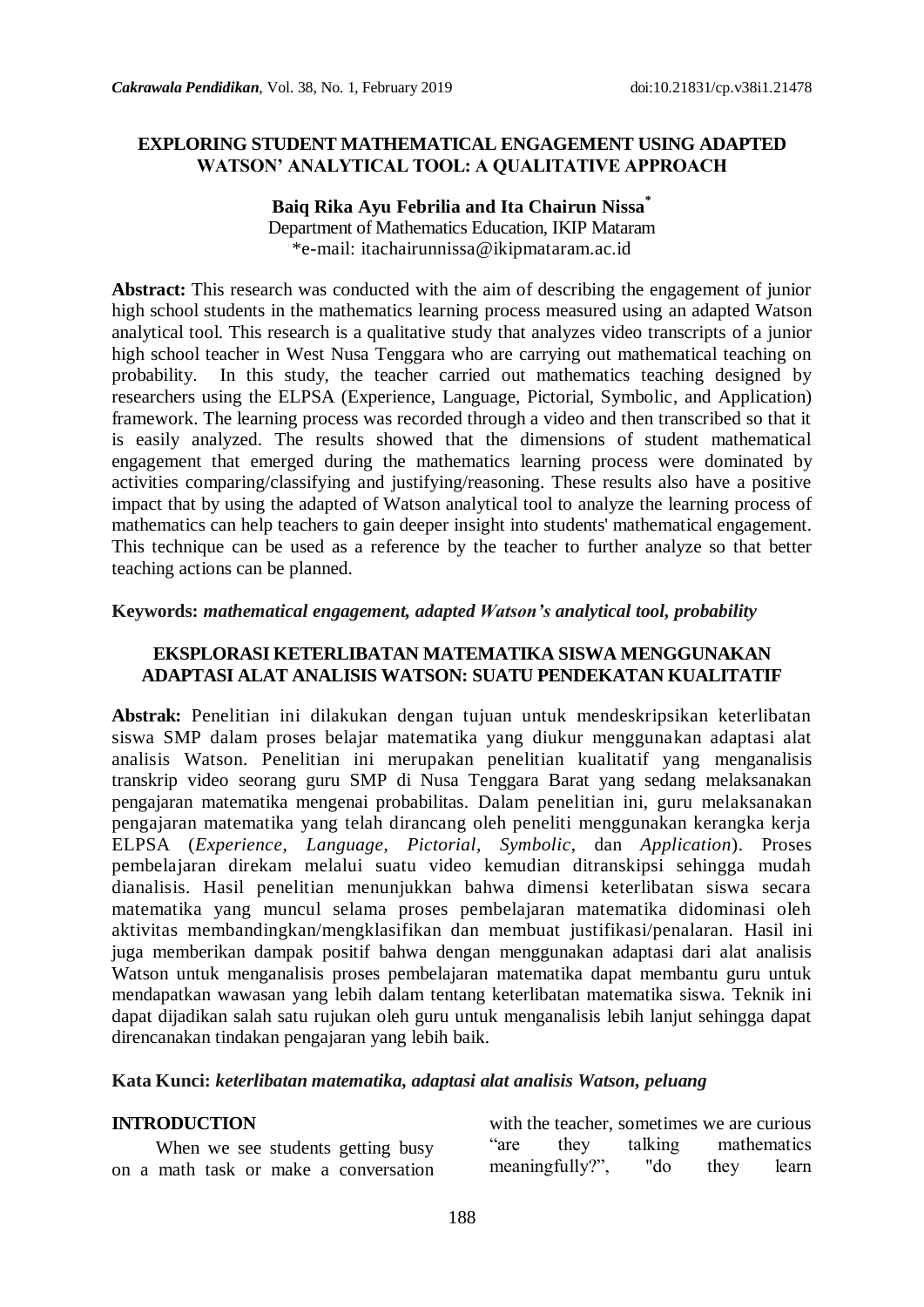something?" or they just do it for getting the task done. Overall, we basically ask about students" engagement in learning. Engagement is important primarily because of its relationship with the academic achievement of learners (Reyes, Brackett, Rivers, White, & Salovey, 2012; Dharmayana, Kumara, & Wirawan, 2012; Peterson & Fennema, 1985), students' level of confidence (Barkatsas, Kasimatis, & Gialamas, 2009), and student performance and attendance (Kanthan, 2011). Engagement also greatly influences the quality of education (Hu, Ching, & Chao, 2012).

Student engagement is shown by the active role of students in participating in learning activities held by teachers in the classroom (Chapman, 2003). Student engagement also demonstrated through active and collaborative learning, high student participation and communication (Coates, 2007). In mathematics, student engagement can be observed from the student"s ability to identify the characteristics of mathematical objects, find patterns of the sequence of numbers, explain the reasons for the steps in solving the mathematical problem (Watson, 2007), identify the relationship and make the generalization of a role. If students are engaged in a process of learning mathematics, they will show respect for each process carried out while studying mathematics and very interested in mathematics, so they will be able to see the relationship between the mathematics they learn in school and the mathematics they use using in outside of school (Attard, 2012).

Many research on engagement is found in education literature. Some provide a narrow view that relates only to behavior and participation. Others provide a deeper understanding that is multidimensional (Attard, 2015). According to Kong, Wong, & Lam (2003), there are three dimensions related to engagement; behavioral, emotional/affective and cognitive. Behavioral engagement is about

the active participation in learning activities, emotional engagement is the students" attitudes (e.g. perceived value, interest in) towards the activities, and cognitive engagement can be seen as the 'psychological investment'. These three dimensions are used as a base to analyze the student"s engagement through classroom observation and the follow-up interview with students. The focus of the follow-up interviews was the students' perceived classroom learning, and how they were involved in the learning of mathematics and the interviews were conducted individually. They used some indicators for their instruments, there are (1) answering the teacher"s questions, (2) asking the teacher questions, (3) listening to the teacher"s exposition, (4) reading textbooks, (5) discussing with classmates, (6) doing exercises, (7) doing other tasks assigned by the teacher, (8) irrelevant behavior (e.g., gazing out the window), and (9) others (e.g., preparing for the start of the lesson). On the other research, Warwick (2008) divides students" engagement into three distinct types, i.e. motivational engagement include "are you interested in studying math?", "is studying math useful in computing?", and "is studying math useful in general?",<br>behavioral engagement include "the behavioral engagement include feeling I have learned something new", and "getting enjoyment from studying" and cognitive engagement include "mark obtained", "understanding the material", "being able to explain and apply material", and "completing and submitting work on time". Moller et al. (2014) measure the engagement based on children attentiveness, task persistence, eagerness to learn, learning independence, flexibility, and organization.

The many ways to analyze student involvement (as shown in the preceding description) still do not specifically show how to measure how students engage in mathematics. Most of the researchers are using aspects/dimensions of students' engagement in general and is far from the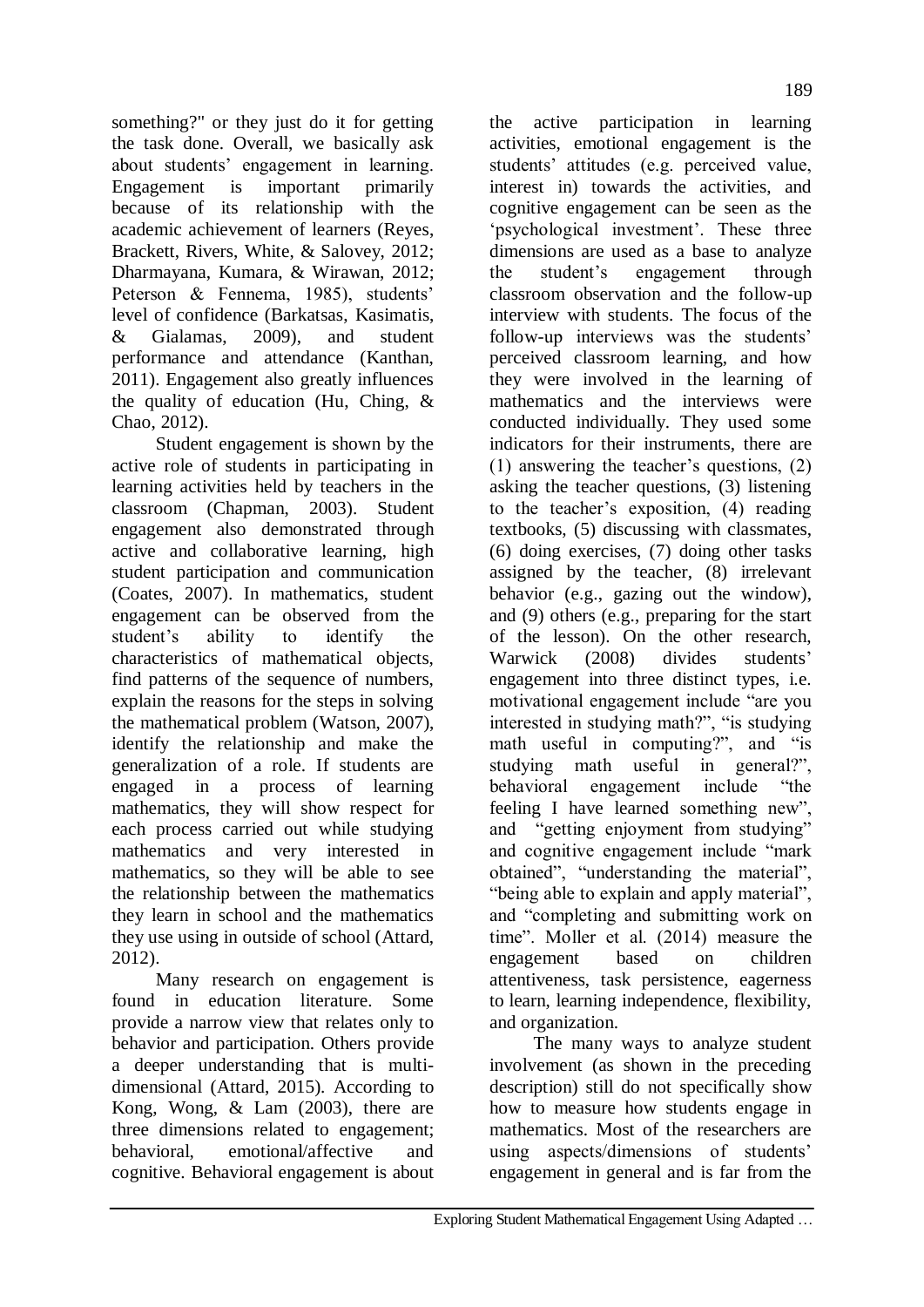context of teaching mathematics. We need a perspective which may help us to look at the student engagement in mathematics clearly. Watson & De Geest (2012) stated that the sequences of mathematical tasks expose the nature of mathematical engagement in the lessons. Watson (2007) also identifies seven dimensions of mathematical pedagogic orientations, that is (1) teacher makes or elicits declarative/nominal/ factual/technical statements; (2) learners are expected to exhibit certain actions; (3) teacher directs learner perception/attention; (4) teacher ask for learner response; (5) discuss of implications; (6) integrate and connect mathematical ideas; and (7) affirm/act as if we know some object. Each dimension

contains a range of public mathematical tasks and prompts followed by the kinds of shift a learner might be hoped to make during mathematical activity. A detailed description of the analytical tool can be found in Watson (2007). In answering this problem, Patahuddin, Puteri, Lowrie, Logan, & Rika (2017) adapted Watson's (2007) analytical framework to measure student mathematical engagement and by the result of their research, we found the fact that Watson"s analytical tool is very helpful to identify student mathematical engagement (Patahuddin et al., 2017). Patahuddin et.al (2017) adapted seven dimensions of mathematical pedagogic orientations to be four main points as presented by Table 1.

|  | <b>Table 1. Indicators of Student Mathematical Engagement</b> |  |
|--|---------------------------------------------------------------|--|
|  |                                                               |  |

## **A. Related to remember [RE]**

- 1. Say what the mathematics lesson is about
- 2. Define mathematical terms or give a mathematical definition
- 3. Show/write mathematical procedures/techniques
- **C. Related to personal/public orientation towards concepts, methods, properties, relationships, and implications [PO]**
	- 1. Use prior knowledge
	- 2. Find answers without known procedure
	- 3. Visualize
	- 4. Identify the characteristics/ properties of a mathematical object
	- 5. Identify variables
	- 6. Seek patterns
	- 7. Compare or classify
	- 8. Describe
	- 9. Explore variation
	- 10. Make informal induction/prediction
	- 11. Make informal deduction
	- 12. Create mathematical objects with one feature
	- 13. Create mathematical objects with multiple features
	- 14. Exemplify
	- 15. Express in "own words"
	- 16. Identify relationships
	- 17. Make justification and/or reasoning
	- 18. Summarise what has been done

# **B. Related to mathematical fluency [MF]**

- 1. Imitate method, copy object
	-
	- 2. Follow procedure
	- 3. Find answer using procedure

## **D. Related to making synthesis & connection [MS]**

- 1. Clarification
- 2. Association of ideas
- 3. Generalization
- 4. Redescription
- 5. Summarise development of ideas
- 6. Abstraction
- 7. Formalization
- 8. New definition

## **E. Related to rigour and objectification [RO]**

- 1. Explore properties of new objects
- 2. Adapt/ transform ideas
- 3. Application to more complex mathematics
- 4. Application to other contexts
- 5. Evaluation of development of new idea
- 6. Prove

(Patahuddin et al., 2017)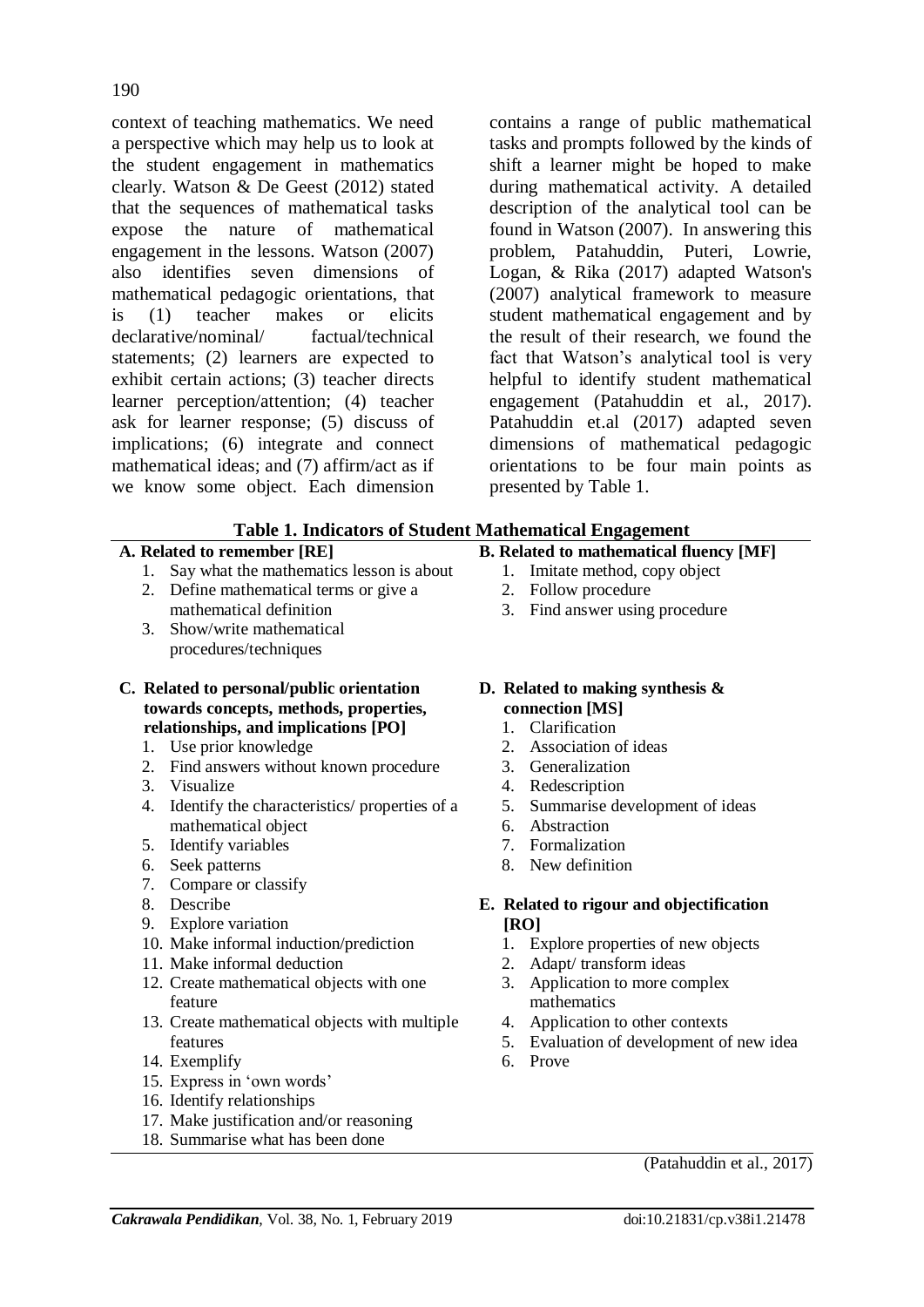To engage students in a mathematics lesson, we have to provide opportunities for substantive conversations between students and the teacher, and amongst students. This opportunity can be provided through the learning design developed by the teacher, including how the teacher presents a mathematical content, asks questions and designs mathematical assignments that are relevant to the content to be taught (Shernoff, Csikszentmihalyi, Schneider, & Shernoff, 2014; Silver & Perini, 2010; Dudley, 2010; Fink, 2007). Therefore, mathematics learning needs to be planned intentionally so students show high mathematical engagement (Febrilia & Patahuddin, 2019).

One of the frameworks that can be used to assist teachers in designing mathematics learning is the ELPSA framework. ELPSA (*Experience, Language, Pictorial, Symbolic and Applications*) framework views learning as an active process where students construct their own ways of knowing (developing understanding) through both individual thinking and social interactions with others. This framework presents mathematical ideas through lived experiences, mathematical conversations, visual stimuli, symbolic notations, and the application of the applied knowledge (Lowrie & Pattahudin, 2015a; 2015b). The ELPSA framework lesson plan is detailed, continuous, structured and studentcentered learning activity design; provide more interesting and interactive activities that can motivate and attract students to learn mathematics; the design of activities can promote student creativity and innovation; provide a list of questions that will be asked by the teacher to students; provide possible answers to students from each question asked; provide alternative questions that might be proposed to anticipate if the student cannot answer the previous question (Febrilia & Patahuddin, 2019). The results of the research conducted by Patahuddin et al. (2017) and Febrilia & Patahuddin (2019) showed that

students' mathematical engagement while participating in mathematics learning with ELPSA framework on the topic of one variable linear equations and triangles were quite good. This is indicated by the high frequency of emergence of several aspects of students' mathematical engagement.

Based on the description above, this study focuses on investigating the mathematical engagement that occurs during the learning process on the different topic of mathematics. This investigation is related to probability learning which aims to help students identify the chance of some event into "possible", "not possible", or "certainly", determine the sample space and their elements from one event, and compares the value of probability from the two events informally. The research question of this study is how did the students' mathematical engagement that emerged during the implementation of the ELPSA framework lesson plan on the topic of probability use a qualitative approach?

## **METHODS**

This study involved a year 9 teacher of a junior high school in West Nusa Tenggara. The teacher is female and has been teaching mathematics for 10 years in West Lombok. There are 22 students involved, with 11 males and 11 females. These students come from the area around the school environment. Their parents work as farmers, tradesmen and construction workers. In general, students in this school come from lower-middleclass families. The school does not have adequate resources and facilities such as textbooks, worksheet, and props which make the students to only depend on the material given by the teacher. Students at this school are used to communicate using local languages (not Indonesian) that sometimes affects the way they communicate with teachers. They tend to be passive because they feel less capable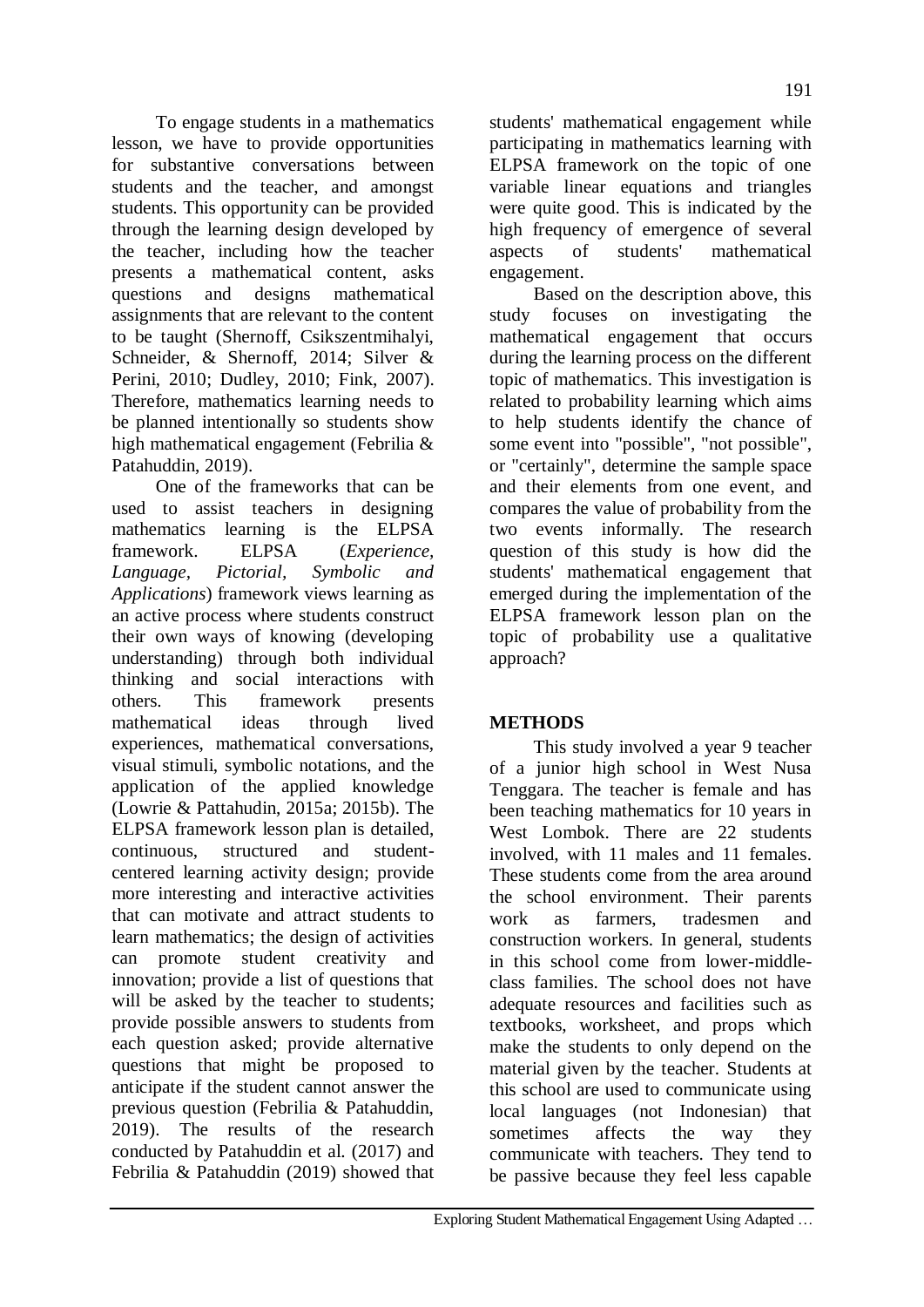to speak Indonesian. They often do not understand some of the terms used when the teacher explaining in the classroom.

Lesson plan used in this study is the first 2x40 minutes lesson from the overall 10x40 minutes of probability lesson in grade 9. The probability lesson plan consists of three main activities designed to answer three learning objectives. The description of this lesson plan is discussed in more detail in the results and discussion section. The lesson plan was designed with ELPSA framework. The development of this lesson plan is part of the Government Partnership for Development (GPFD) project entitled "Promoting Mathematics Engagement and Learning Opportunities for Disadvantaged Communities in West Nusa Tenggara (NTB), Indonesia" funded by Australia's Department of Foreign Affairs and Trade (DFAT). This project was in collaboration with IKIP Mataram, University of Canberra, Dikdas NTB, LPMP NTB, and Kemenag NTB. Through this project, a number of teacher training were held in order to improve the quality of their teaching. Teachers who were participants were mathematics' junior high school teacher and they were selected before attending the training. These teachers come from several schools in ten districts in NTB. In order to increase students' mathematical engagement in the teaching process, teachers are pedagogically trained in developing lesson plans using the ELPSA framework. During this training, the teacher was accompanied by teacher educators from IKIP Mataram, University of Canberra, LPMP NTB, Dikdas NTB, and Kemenag NTB. The teacher educator has been trained by the University of Canberra team and has succeeded in developing lesson plans for several topics in mathematics, including on the topic of opportunity. The lesson plan that has been developed is then used as a role model for the teacher. The teacher is also allowed to provide input on activities, questions, assignments and other matters in the lesson plan. Teacher educators then

collaborate with teachers to implement this lesson plan in the classroom by first demonstrate it through microteaching in front of the teacher before the implementation.

Data collected in the form of video teaching and transcripts. The data were analyzed qualitatively using Watson"s analytical tool (Patahuddin et al., 2017). Before starting the analysis process, two researchers made preparations by watching video teaching while noticing the transcripts. An independent analysis was conducted towards video transcripts based on the adapted Watson"s analytical tool. Researchers also discuss to agree on the code they have acquired through the analysis independently. This analysis focuses on the mathematical student engagement that emerged during the learning process, including how the students' reactions to the tasks that have been designed.

## **FINDINGS AND DISCUSSION Findings**

The ELPSA framework components that appeared in the designed lesson plan are Experience (E), Language (L), and Pictorial (P). Some of the activities in the lesson plan were intended to bridge the initial knowledge of students (which is often encountered in everyday life) to the more formal mathematical concept. Students observed some event in everyday life and try to classify the chances into "not possible", "possible", and "certainly". This lesson is designed with the following objectives: (1) students are able to identify a chance of some event into "possible", "not possible", or "certainly", (2) students are able to determine sample space and their elements from one event, and (3) informally, students are able to compare the value of probability from the two events.

The lesson plan designed in this study has different characteristics from the teachers" lesson plan in general, especially in the teaching note's column. Teaching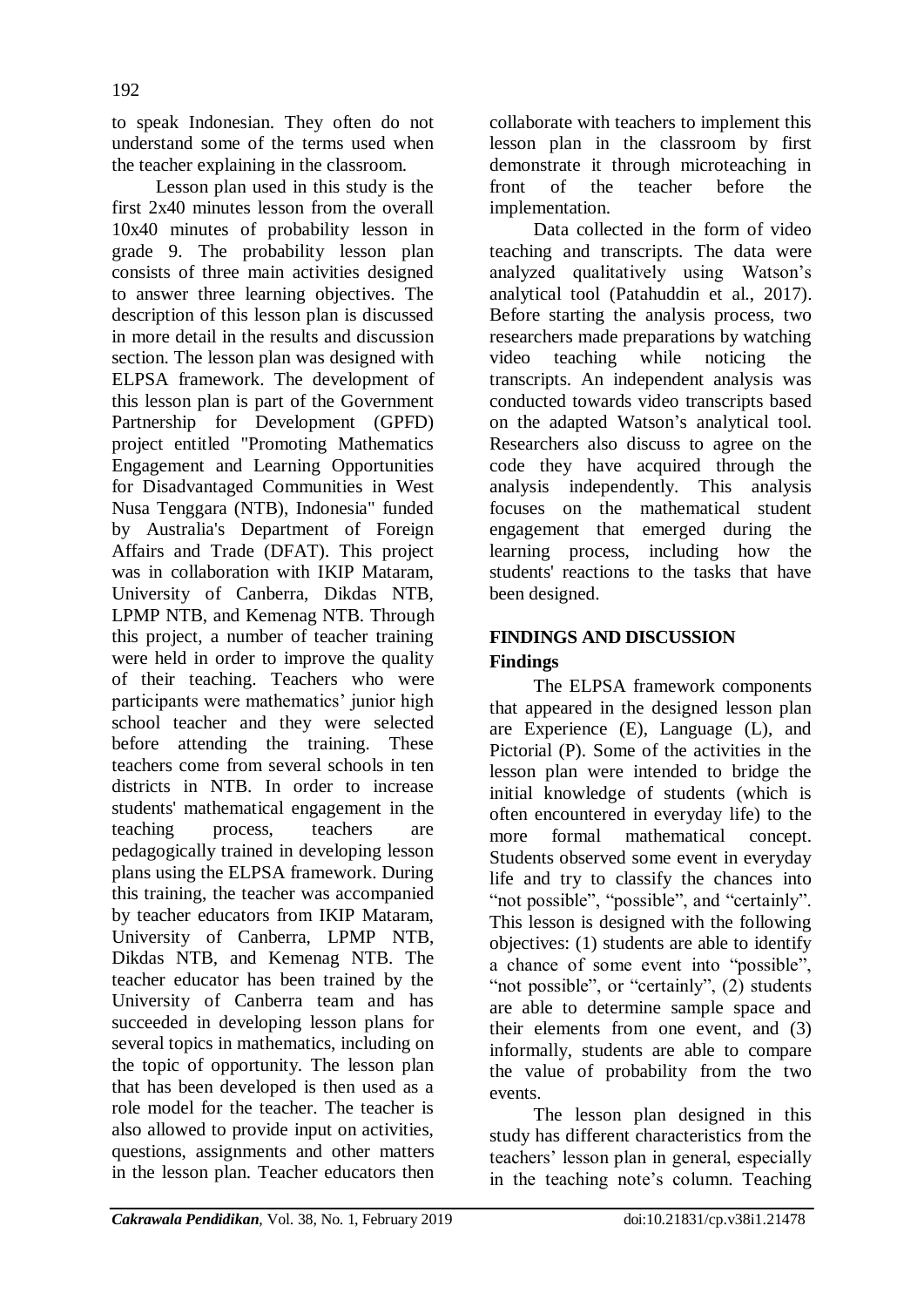notes were used as a teacher"s guide to being able to carry out the teaching and learning activities according to the design. The parts that normally exist in a teachings notes include, (1) Explanation of teachers on the subjects being taught in the classroom; (2) The question that will be asked by the teachers to explore students 'understanding, build concepts, lead the students to understanding the concept, present new ideas and enhance students' creativity. It also includes critical questions and alternative questions if the conditions of the students are not in line with expectations: (3) The expected answer from the students and answers that may be raised by the students. It is used to collecting various possibilities of thinking of students, so the teacher at the beginning of the teaching also had to think of alternative solutions to deal with situations of this kind; (4) importance records as the things to keep in mind and watch out for teachers, including technical and nontechnical. The lesson consists of three activities, there are:

**1. "Events Cards"**; students work in the group to identify some events that have been written on the cards and make classification into "possible", "not possible", and "certainly". This activity is

useful to helped students make connections between their experiences in daily life with the concept of chance. Then, the teacher asked some questions to guide students to make a justification for their "own word" based on their understanding. Furthermore, students asked to determine the value of chance from each event, start from 0% up to 100%. In this section, students are taught to be able to use their reasoning by considering all the things that can affect an event to occur. In order to strengthen students' ability in justification, the teacher told them to present their answers to the class and also posed some question to make sure that they really understand what they have done. One example of the teacher"s question is written below.

"*how you decide that the event are possible, not possible, and certainly?" "explain why you give …% for the value of chance?"*

From this activity, students learn to communicate what they are thinking, use their understanding to explain something and recognize the term related to the possibility. Here is the sample of "Events Card"

| Bulan mengelilingi bumi.                             | Moon around the earth.                    |  |
|------------------------------------------------------|-------------------------------------------|--|
| Besok pagi saya makan mie goreng.                    | eat fried noodles tomorrow morning.       |  |
| Besok akan turun salju.                              | Tomorrow's going to snow.                 |  |
| Hari ini ibu saya ulang tahun.                       | Today is my mother's birthday.            |  |
| Bayi yang lahir hari ini berjenis kelamin laki-laki. | Babies born today are men.                |  |
| Umur saya di bawah 5 tahun.                          | My age is under 5 years old.              |  |
| Indonesia akan memenanakan piala dunia tahun 2018.   | Indonesia will win the World Cup in 2018. |  |

## **Figure 1. The Events That are Written on the Card**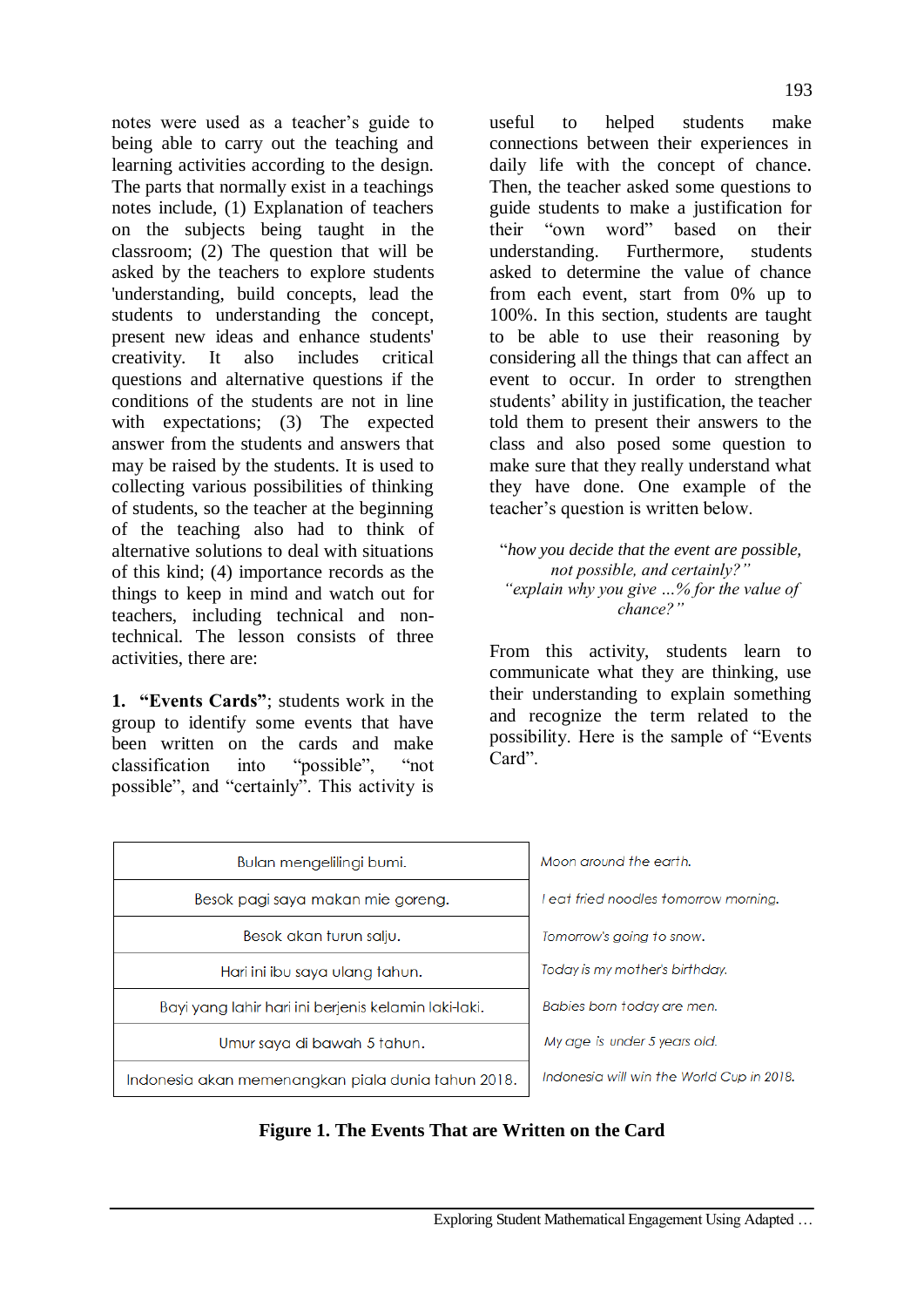**2. "Playing Lottery"**; teacher provides a bowl containing four rolls of paper that have written some kinds of sports, i.e. volleyball, football, swimming, and martial.



**Figure 2. Manipulative Tool for Playing the Lottery**

The teacher asked one of the students to come forward and took a roll of paper and before he/she opens it, the teacher asked a question in order to guide students' thinking about the chance of a roll of paper that is picked. The question posed by the teacher is written below.

"*is the roll of paper that is picked will say football?", or* "*is the roll of paper that is picked will say chess?", or* "*is the roll of paper that is picked will say tennis?", and etc.*

Through this game, students are introduced to the term "sample space" and "elements of sample space". The teacher explained that "sample space" is all the kind of sports that have been written in all roll of paper inside the bowl, and then the "elements of sample space" is one kind of sports that have been written in a roll of paper that is picked by the student.

**3. "Candy Problem"**; The final activity is about the probability of two events on an informal basis. Students were given a worksheet as shown in Figure 3. Students are given a worksheet as shown in Figure 3. In the worksheet, there are two column tables wherein the first column there is a jar with a few candies in it and in the second column, there is a sentence

corresponding to the jar on the left. The students were asked to imagine that they would take a candy from the jar with the closed eyes. so that the sentence in the second column can be true, students are asked to color the candy in the jar based on the consideration of the student.



## **Figure 3. The Candy Problem That is Written on the Student Worksheet**

This activity will give students additional knowledge about anything that can affect their chances of getting candy with certain colors. For example, in the first row of the second column, it says "I often take the black candy and rarely take the white candy". In order for the chance of students to get black candy bigger than white candy, then a lot of black candy must be more than a lot of white candy. So the candies in the jar should be more coloured with black than white. This activity is intended to make students know that a lot of opportunities to get the black candy depend on the number of black candy and the number of the candies in the jar. This activity is intended to make students know that a lot of opportunities to get the black candy depend on the number of black candy and the number of candies in the jar. The more black candy in the jar, the greater the possibility of drawing the black candy.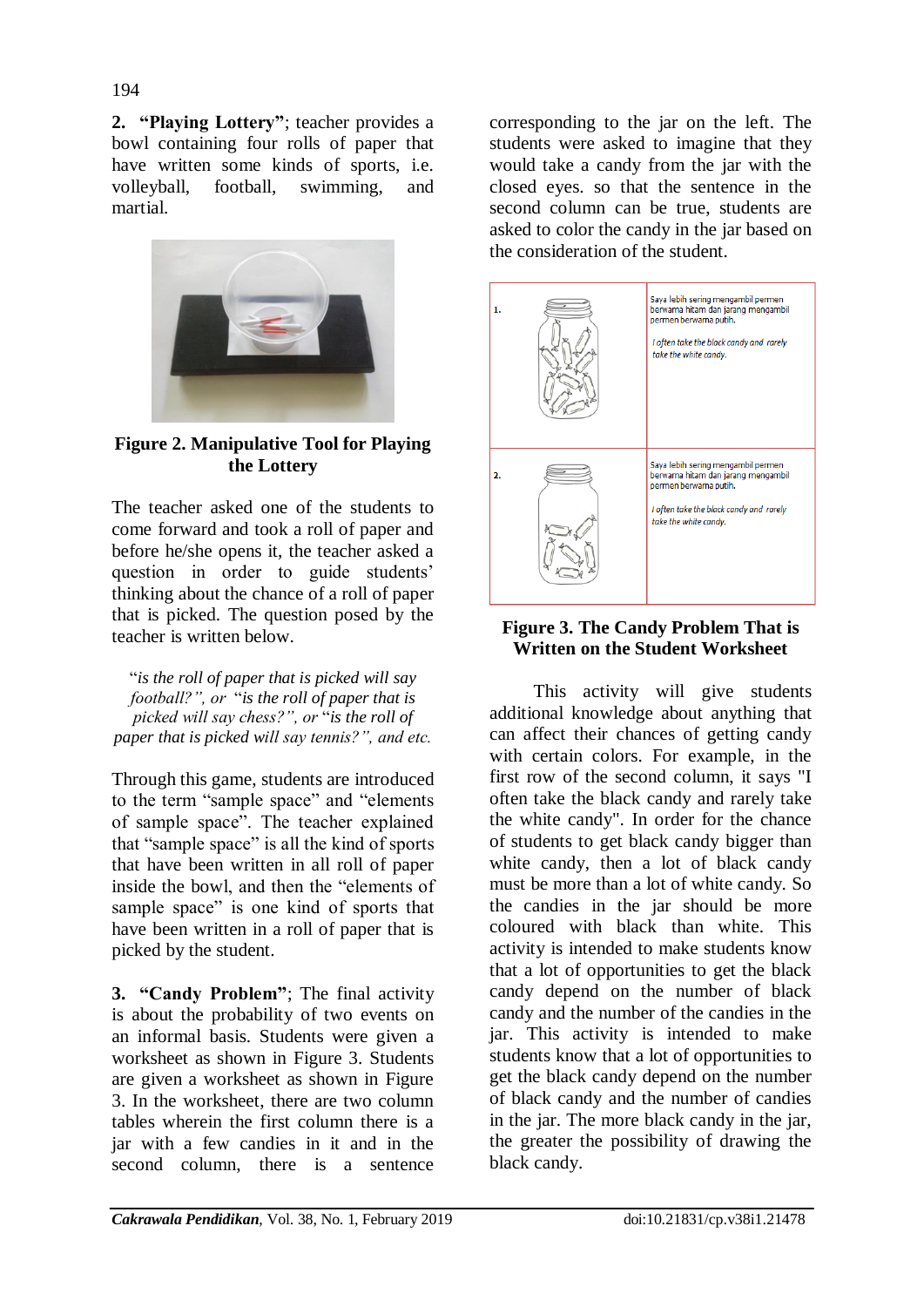To answer this question, we gave a demonstration of mathematical analysis of student engagement that is focused on some parts of the video transcripts below using the indicator was adapted from Watson (2007):

[*Students have clarified statements/events where the impossible, possible and certainly the case*]

| Teacher         | $\mathcal{L}^{\pm}$       | Well, we will continue<br>tο    |
|-----------------|---------------------------|---------------------------------|
|                 |                           | <i>possible event</i>           |
| <i>Student</i>  | ÷.                        | Babies born today are men       |
| <i>Students</i> |                           | : Possible [Chorus]             |
| Teacher         | $\mathbb{R}^2$            | Is it possible?                 |
| <i>Student</i>  | $\cdot$                   | Yes                             |
| Teacher         | $\mathcal{L}$             | Why did you think it's          |
|                 |                           | possible? Why your answer is    |
|                 |                           | possible? To the group 5, can   |
|                 |                           | you explain that?               |
| <b>Student</b>  | $\mathcal{L}$             | It's possible male or female    |
| Teacher         | $\mathbb{R}^{\mathbb{Z}}$ | Santi said it could be a woman, |
|                 |                           | it could be a man, so put in as |
|                 |                           | <i>possible. Okay, next!</i>    |
|                 |                           |                                 |

In analyzing the transcripts, researchers focus on the students" interaction with the teacher and other students. Some things that need to be observed are: what has been or is being students do before or at the time the statement was made, what purpose the students in giving statements, and what is meant by the question posed by the teacher. Based on the pieces of the transcripts, the student has done the classification that the incident "Babies born today are men" is an event that may occur (PO7). Students also disclose the reasons for its classification (PO17). Through this transcript, we can also detect the chorus answers (MEC).

[*Student asked for giving the value of chance from some events*]

*Student : [statement] I am under 5 years old, this is 0% Teacher : Why? Student : Because I am 12 years old.*

Expressions of students in the first row show that students were justifying the possible value of the statement "I am under the age of 5 years" which is 0%. From Watson"s indicator, this statement shows PO17 aspect. Teachers also make efforts to find out what the reason for students in making the decision. Students then explained the reasons they gave a value of 0%, due to his age of 12 years (PO17).

## *What are aspects of mathematical engagement that emerged by students during the lesson?*

Analysis of transcripts provides results on students" mathematical engagement that emerged during the lesson as shown in the Table 2.

Table 2 describes the students' mathematical engagement that emerged during the learning process. Based on the table, mathematics engagement is most apparent in the aspect of personal or public orientation towards concepts, methods, properties, relationships, and implications (PO), which is the indicator of make justification and/or reasoning (PO17) and compare or classify (PO7). The number of frequency of occurrence of this indicator for activities designed an activity that allows students to classify, compare and requires students to perform reasoning on the results of justification. Lesson also provides an opportunity for students to identify characteristics of mathematical objects (coins and dice) which can be used in determining the sample space and sample point (PO4), make predictions informally to name sports that will come out (PO10), make an example point samples and examples of other experiments that corresponded with the draw taking previous example (PO14), and express some of the terms in their own language.

Students are also given the opportunity to convey the definition of terms in mathematics (RE2). Enthusiastic students in participating in the study also demonstrated how to copy them in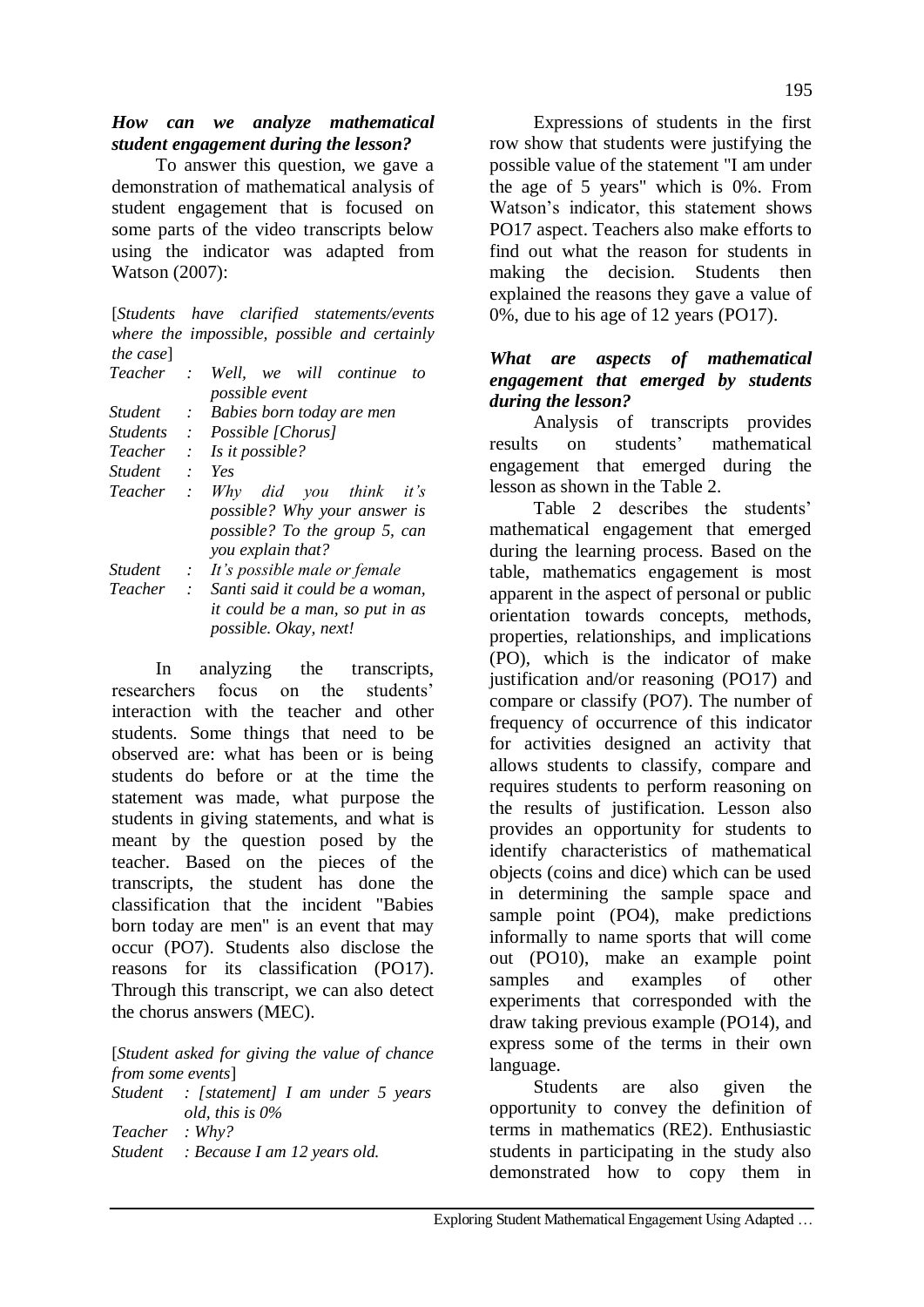methods or object (MF1) and follow the procedures that teachers do (MF2). On several occasions, the teacher also provides questions that provoke students to describe the (MS2) a concept that has been granted and clarified (MS1) what they have done.

## **Discussion**

The main objective of this study was to observe and explore mathematical student engagement that emerged during the learning process in the classroom. We use the Watson analytical tool in observing how student engagement. This lesson was designed to provide students opportunity

to build mathematical ideas through daily experience, explore and express what they already know and are thinking about, and give reasons for what they have done with their daily language (Lowrie & Patahuddin, 2015a; 2015b). Pictorial used to provide insight to students about the informal concept of chance (Febrilia & Patahuddin, 2019). Based on the lesson plan, students can observe anything that influences the likelihood of an event in the experiment and provides an explanation for observations. This activity is used to bridge the informal and formal concept of probability (in the form of mathematical formulations) in the next lesson plan.

**Table 2. Dimensions of Mathematical Engagement Emerging During the Lesson**

| Dimensions of mathematical engagement                                           |                                                                                                  |                |  |  |
|---------------------------------------------------------------------------------|--------------------------------------------------------------------------------------------------|----------------|--|--|
|                                                                                 | based on Patahuddin et al. (2017)                                                                | ME             |  |  |
| Related to remember [RE]                                                        |                                                                                                  |                |  |  |
|                                                                                 |                                                                                                  |                |  |  |
| RE.2                                                                            | Define mathematical terms or say a mathematical definition                                       | 3              |  |  |
| Missing codes: RE1 & RE3                                                        |                                                                                                  |                |  |  |
| Related to mathematical fluency [MF]                                            |                                                                                                  |                |  |  |
| MF.1                                                                            | Imitate method, copy object                                                                      | 3              |  |  |
| MF.2                                                                            | Follow procedure                                                                                 | 5              |  |  |
| Missing codes: MF 3                                                             |                                                                                                  |                |  |  |
| implications [PO]                                                               | Related to personal/public orientation towards concepts, methods, properties, relationships, and |                |  |  |
| PO.4                                                                            | Identify the characteristics/ properties of a mathematical object                                | 2              |  |  |
| PO.7                                                                            | Compare or classify                                                                              | 12             |  |  |
| PO.10                                                                           | Make informal induction/prediction                                                               | 1              |  |  |
| PO.14                                                                           | Exemplify                                                                                        | $\overline{2}$ |  |  |
| PO.15                                                                           | Express in 'own words'                                                                           | 1              |  |  |
| PO.17                                                                           | Make justification and/or reasoning                                                              | 17             |  |  |
| Missing codes: PO1, PO2, PO3, PO5, PO6, PO8, PO9, PO11, PO12, PO13, PO16 & PO18 |                                                                                                  |                |  |  |
|                                                                                 | Related to making synthesis & connection [MS]                                                    |                |  |  |
| MS.1                                                                            | Clarify                                                                                          | 1              |  |  |
| MS.4                                                                            | Redescription                                                                                    | $\overline{2}$ |  |  |
|                                                                                 | Missing codes: MS2, MS3, MS5, MS6, MS7 & MS8                                                     |                |  |  |
|                                                                                 | Related to rigour, objectification, use [RO]                                                     |                |  |  |
|                                                                                 | Missing codes: RO1, RO2, RO3, RO4, RO5 & RO6                                                     |                |  |  |
| Total *)                                                                        |                                                                                                  | 49             |  |  |
| MEC - Mathematical Engagement Chorus                                            |                                                                                                  |                |  |  |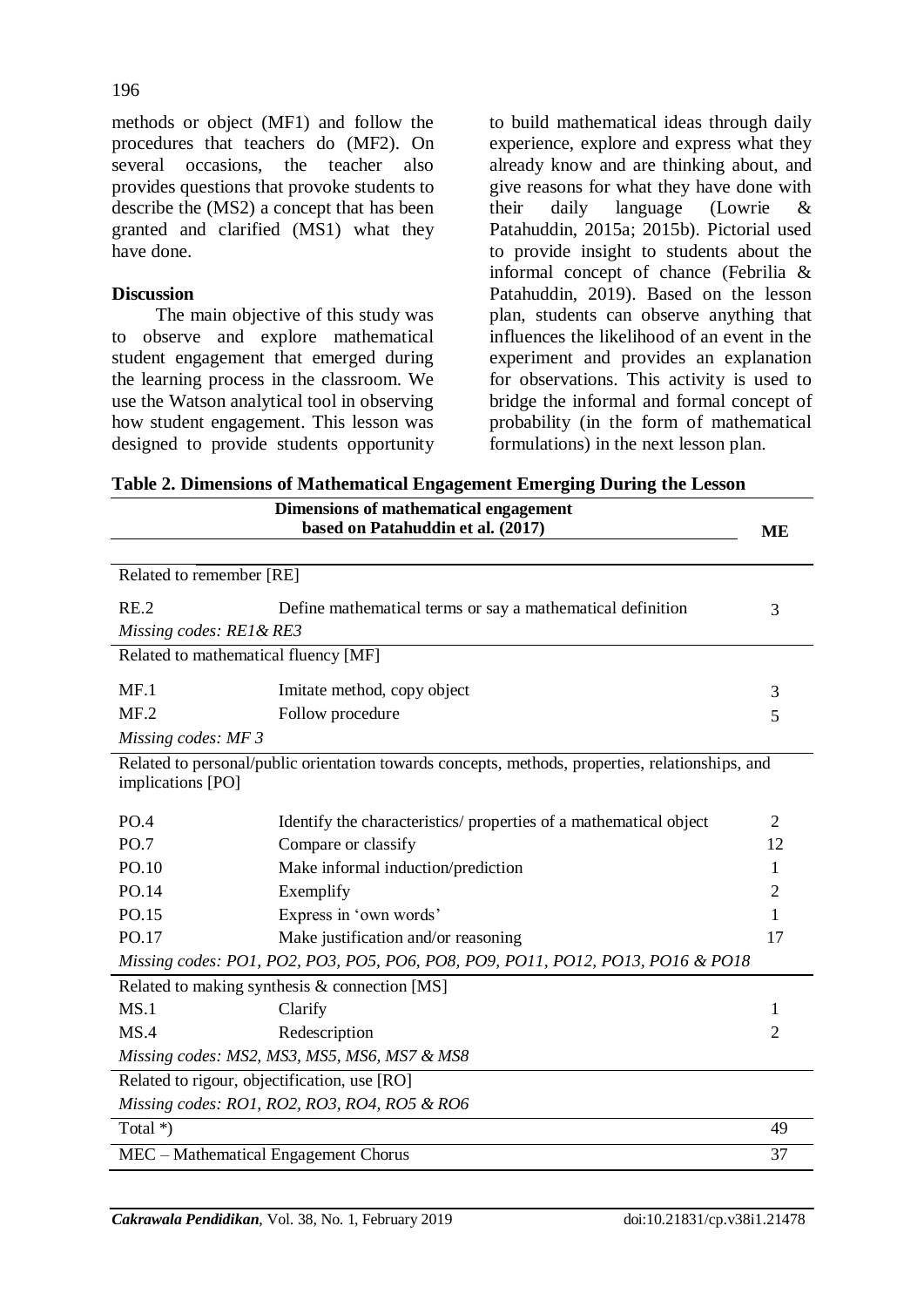Development of lesson plans in which includes the activities of students and teachers, assignments, teachers' questions and assessments are very important to make learning more directed and in accordance with the intended goals (NCTM, 2000). Mathematics learning does need to be planned intentionally to engage students during learning (Febrilia & Patahuddin, 2019). The Patahuddin et al. (2017) research shows that the form of questions that the teacher poses, the way the presentation of assignments and activities greatly influence student mathematical engagement. Learning planning is very influential on students 'attitudes and habits, cognitive structures that will be developed within students and students' perceptions of the subject (Panasuk, Stone, & Todd, 2002).

The design activity of probability lesson plan was focused on classification, justification, and delivery of these reasons. In identifying each given event, students should consider certain reasons why the event was classified in the event that it was possible, certain or impossible to occur. It's led to the magnitude and frequency of occurrence indicator PO7 and PO17 on Watson's indicator. The magnitude of the frequency in some aspect of mathematical engagement is also caused by questions that the teacher poses (Patahuddin et al., 2017). When students finish identifying events, the teacher always asks "why ...". By asking the question, students are trained to express their opinions using their own language. It contributes to promoting their level of thinking and reasoning skills (Sunggingwati & Nyuyen, 2013; Eshun & Mensah, 2013; Kramarski, 2008). From here the teacher can also assess the extent of students' cognitive abilities to the content provided (Heritage & Heritage, 2013; Moyer & Milewicz, 2002; Zahorian, Lakdawala, González, Starsman, & Leathrum, 2001). This type of engagement needs because reasoning enables children to make use of all their other mathematical skills and so reasoning

could be thought of as the 'glue' which helps mathematics makes sense, and it also helps us to begin to think about how we could support children to develop their reasoning skills (Jennie & Bernard, 2014).

The other interesting thing is that many chorusing that occur during the learning taken place. Fauzan, Slettenhaar, & Plomp (2002) note that many classes in Indonesia are coloured with chorus answers. Similar things were also shown in other countries such as Namibia (Ottevanger, 2001) and Zimbabwe (Mtetwa, 2005). In this study, mathematical engagement through chorus is about 42% of 86 mathematical engagement in total. From the analysis of video teaching and its transcript, chorus answers often appear in questions such as "do you agree with your friend's opinion?" and "is this an event possible or impossible?". Chorus mean everyone is saying the same thing at the same time in classrooms, not implying any more involvement or meaning to reviews their utterances (Watson, 2007). Chorus answers are caused by yes-no questions (Sembiring, Hadi, & Dolk, 2008), questions that require short answers (Fauzan et al., 2002) or other closed questions and questions about the completion of sentences spoken by the teacher in the class (Kawalkar & Vijapurkar, 2013; Sullivan & McDonough, 2007). Chorus questions are usually lower cognitive questions (Tan, 2007). Questions that facilitate chorus answers will disguise some students who are actually still confused by the concepts taught by the teacher (Hourigan & O"Donoghue, 2007) because all students seem to understand what the teacher means through the answers given simultaneously. The number of chorus frequency that dominates student interaction in class can be considered as a form of low-level engagement (Patahuddin et al., 2017).

We tried to analyze the mathematical student engagement by the ELP component (See Table 3).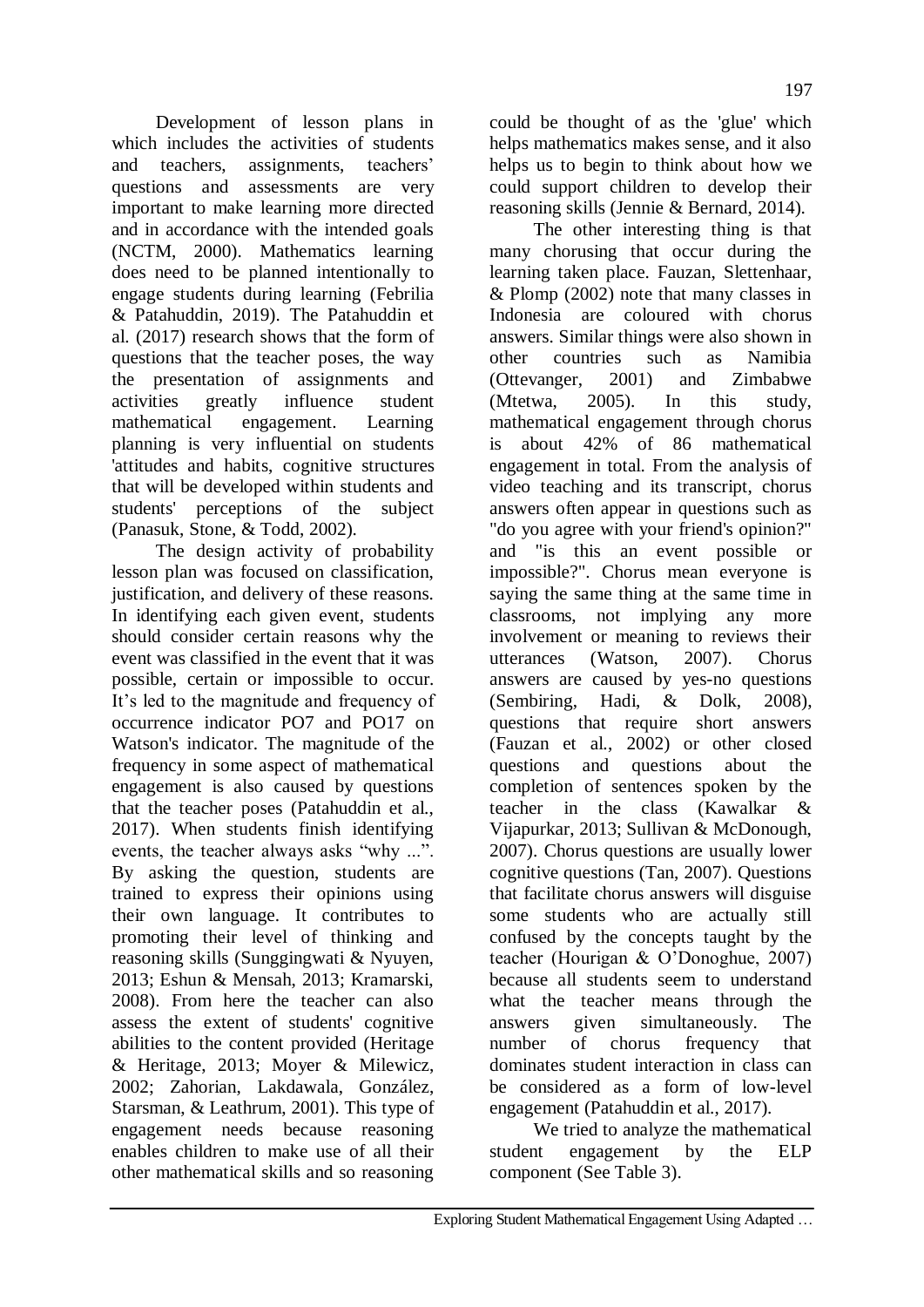| ິ  |            |              |
|----|------------|--------------|
| E  |            |              |
|    | (Language) | (Pictorial)  |
|    |            |              |
|    |            |              |
|    |            |              |
|    |            |              |
|    |            |              |
|    |            |              |
|    |            |              |
|    |            |              |
|    |            |              |
|    |            |              |
|    |            |              |
| Iб |            |              |
|    |            | (Experience) |

**Table 3. Summary of Students' Mathematical Engagement on ELP Component**

According to the table, the most dominant indicator appears on Experience component are PO7 and PO17. This is not apart from the purpose-designed activities, which classifies events into the event that is not possible, may and do occur and to determine how many chances the event occurred. The experience component of the design also includes assessments, since the teacher must determine what the students know and what new information needs to be introduced to scaffold their understanding (Lowrie & Patahuddin, 2015a; 2015b). Before taking a decision, the students had a discussion with friends in the group to reach an agreement. Questioning technique of the teacher also helps in giving students the opportunity to express their reasons. Other indicators that appear are RE2, MF1, MF2, and MS1.

The language commonly follows the E component of ELPSA and focuses on both the generic and specific language required to represent mathematical ideas (Lowrie & Patahuddin, 2015a; 2015b). Based on this perspective, students will be involved in aspects of personal/public orientation, as the indicator PO4, PO10, PO14, PO15, and PO17. Activities which have been designed give students the opportunity to repeat what was done/submitted by teachers in their own language. The pictorial is used to make visual representations to represent mathematical ideas (Lowrie & Patahuddin,

2015a; 2015b). Activities in this component were designed as a bridge between the concepts of informal and formal opportunities. In this activity, they are asked to do things according to the procedures or methods that have been determined (MF 1 and MF2), comparing the two images (PO7), justifying and stating the reason (PO17), occasional teachers are also asked about a term associated with these activities (RE2).

In each component, we can see how much the frequency of the chorus, which is 43% occurred in component E, 41% in component L and 16% in component P. Chorusing occurs because students are not accustomed to raising their hands before answering a teacher's question. Other causes are some of the questions the teacher detected a type of closed questions whose answer consists of one or two words. A preponderance of chorus response questions will allow some students to glide through the lesson without actually learning the subject matter presented (Posamentier, Germain-Williams, & Jaye, 2013). Posamentier et al. (2013) also found the teacher in this situation will be unable to detect individual difficulties, because they are likely to be clouded by the chorus responses. This investigation shows that student engagement is increased when teachers provide enough space for students to explore their ideas, one of them with the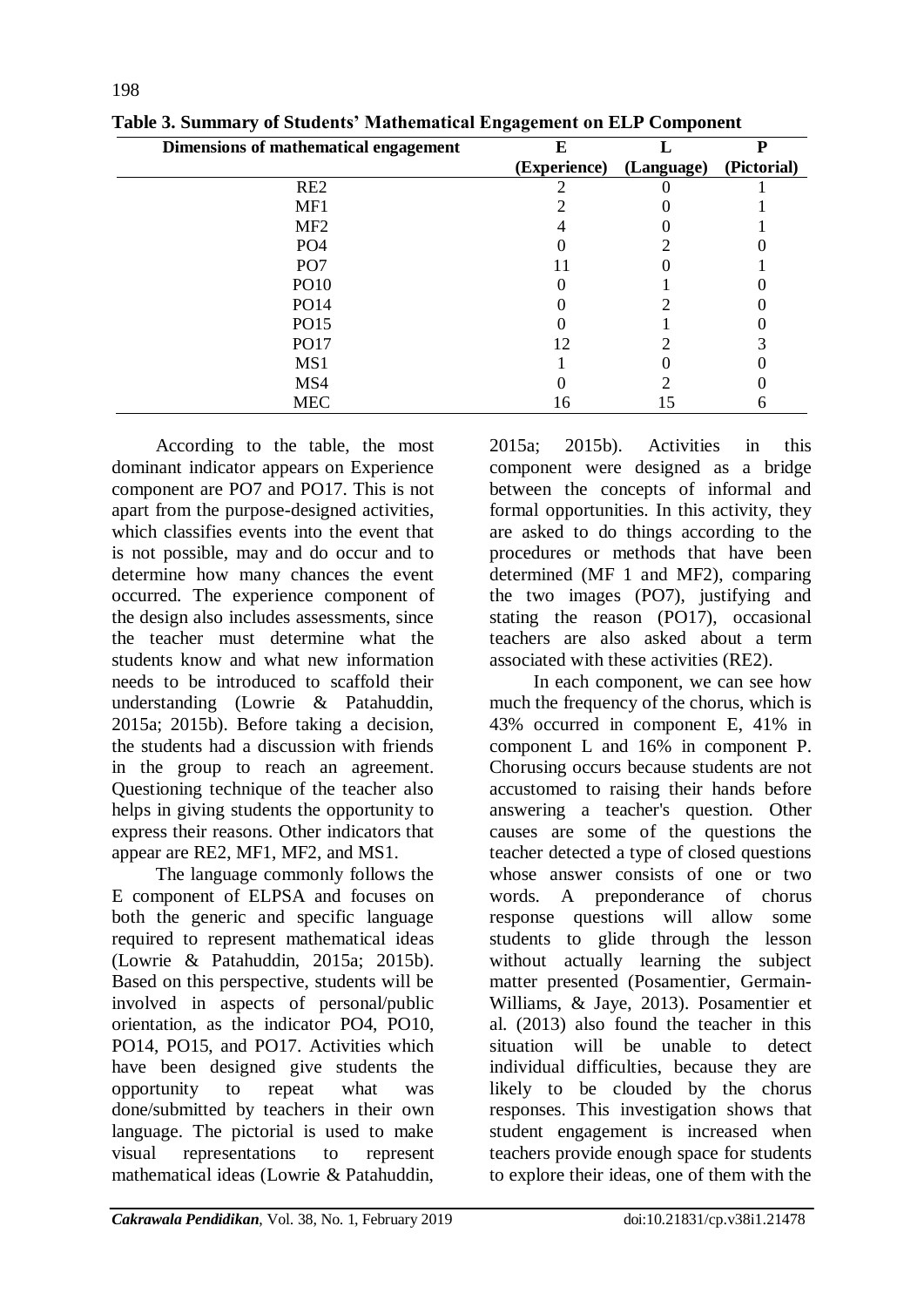help of open questions by the teacher. The questions are an important part of this research because the questions facilitate the teachers to be able to know the way of students thinking, what they already know and what they do not understand. This is in line with the opinion of Kurniastuti, Setyawan, & Sonialopita (2018) which states that essential questions help teachers to provide focused and meaningful learning for students. Essential questions that are given will help the students get a clear understanding and develop their thinking habits actively and critically. Essential questions that are intended are questions that are able to stimulate the mind, stimulate further inquiry, and to raise new questions, including deep questions from students, and need answers that are more than ordinary answers. The question is provocative and generative. By giving questions like this, students are expected to be involved in rich and deep learning not just learning facts (McTighe & Wiggins, 2013).

## **CONCLUSION**

This article presents an approach to analyze the student mathematical engagement through a modified version of Watson"s analytical tool by Patahuddin et al. This approach enabled the researchers to identify the types of engagement that emerging as the impact of the lesson design by ELPSA framework. The qualitative approach is beneficial to describe the learning process, students' responses, and pedagogical practice naturally. The type of student' mathematical engagement that most frequently occur indicates that the lesson design by ELPSA framework may engage student mathematically on a certain aspect, and it depends on the class activities that are designed by the teacher. The result of this analysis is also useful to see which aspect does not emerge during the teaching process in the class. It can help the teachers reflect on learning design about the probability that has been designed.

Furthermore, this study used to support the module development that is currently being conducted, and it provides new insight in how we should build a systematically and directional lesson design so that teachers are able to think what activities that could engage student mathematically through their talk, work, and perform.

## **ACKNOWLEDGMENT**

We would like to thanks to Prof. Tom Lowrie and Sitti Maesuri Patahuddin, Ph.D. from the University of Canberra as the initiators of this study and the partners include IKIP Mataram, LPMP NTB, Dikdas NTB, and Kemenag NTB. We also wish to thank Destina Wahyu Winarti for her comments and proofreading this article. This article uses data from GPFD Project "Promoting mathematics" engagement and learning opportunities for disadvantaged communities in West Nusa Tenggara, Indonesia", funded by Department of Foreign Affairs and Trade (DFAT), Australia.

## **REFERENCES**

- Attard, C. (2012). Engagement with mathematics: What does it mean and what does it look like?. *Australian Primary Mathematics Classroom*, *17*(1), 9-13.
- Attard, C. (2015). Getting passionate about maths. *Journal of Professional Learning, Semester*, *1*. Retrieved from [http://www.cpl.asn.au/journal/semest](http://www.cpl.asn.au/journal/semester-1-2015/getting-passionate-about-maths) [er-1-2015/getting-passionate-about](http://www.cpl.asn.au/journal/semester-1-2015/getting-passionate-about-maths)[maths.](http://www.cpl.asn.au/journal/semester-1-2015/getting-passionate-about-maths)
- Barkatsas, A. T., Kasimatis, K., & Gialamas, V. (2009). Learning secondary mathematics with technology: Exploring the complex interrelationship between students" attitudes, engagement, gender and achievement. *Computers & Education*, *52*(3), 562-570.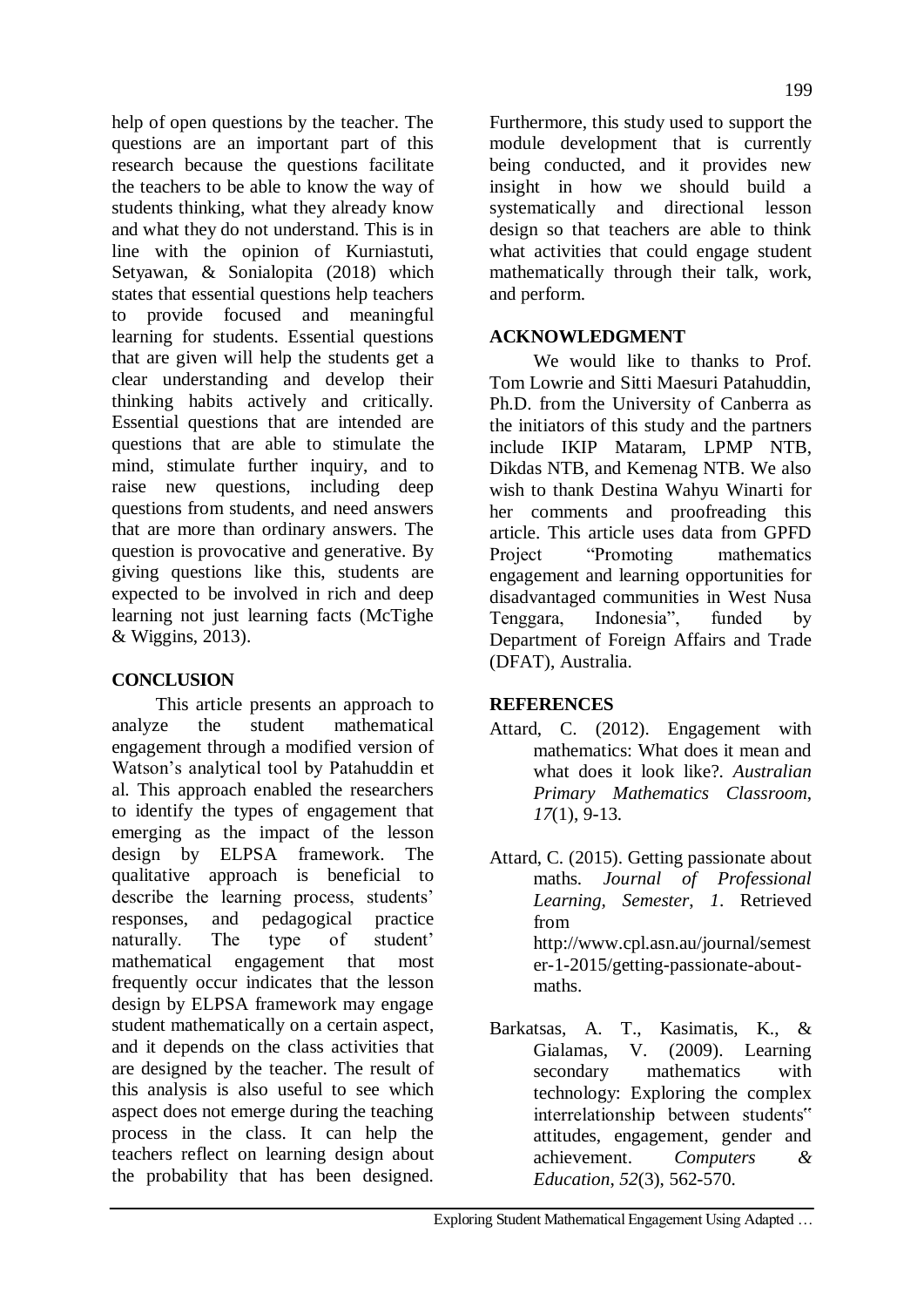- Chapman, E. (2003). Alternative approaches to assessing student engagement rates. *Practical Assessment*, *8*(13), 1-7.
- Coates, H . (2007) A Model of Online and General Campus-Based Student Engagement. *Assessment and Evaluation in Higher Education*. *32*(2), 121–141. doi[:10.1080/02602930600801878.](http://dx.doi.org/10.1080/02602930600801878)
- Dudley, C. J. (2010). *An exploration of instructional strategies for increasing levels of student engagement in core subjects*. Northcentral University.
- Dharmayana, I. W., Kumara, A., & Wirawan, Y. G. (2012). Keterlibatan siswa (student engagement) sebagai mediator kompetensi emosi dan prestasi akademik. *Jurnal Psikologi*, *39*(1), 76-94. doi[:10.22146/jpsi.6968.](https://doi.org/10.22146/jpsi.6968)
- Eshun, I., & Mensah, M. F. (2013). Domain of educational objectives social studies teachers' questions emphasise in Senior High Schools in Ghana. *Journal of Education and Practice*, *4*(4), 185-196. Retrieved from www.iiste.org.
- Fauzan, A., Slettenhaar, D., & Plomp, T. (2002). Traditional mathematics education vs. realistic mathematics education: Hoping for changes. In *Proceedings of the 3rd International Mathematics Education and Society Conference* (pp. 1-4). Centre for Researh in Learning Mathematics Copenhagen, Denmark.
- Febrilia, B. R. A., & Patahuddin, S. M. (2019). Investigasi tingkat keterlibatan matematika siswa melalui analisis rancangan pelaksanaan pembelajaran ELPSA

dan implementasinya di kelas. *Jurnal Pendidikan Matematika*, *13*(1), 55-72.

- Fink, L. D. (2007). The power of course design to increase student engagement and learning. *Peer Review*, *9*(1), 13-17.
- Heritage, M., & Heritage, J. (2013). Teacher questioning: The epicenter of instruction and assessment. *Applied Measurement in Education*, *26*(3), 176-190. doi[:10.1080/08957347.2013.793190.](https://doi.org/10.1080/08957347.2013.793190)
- Hu, Y. L., Ching, G. S., & Chao, P. C. (2012). Taiwan student engagement model: Conceptual framework and overview of psychometric properties. *International Journal of Research Studies in Education*, *1*(1), 69-90. doi:10.5861/ijrse.2012.v1i1.19.
- Jennie, L. & Bernard. (2014, July). Reasoning: Identifying opportunities (article). Retrieved from [https://nrich.maths.org/10990.](https://nrich.maths.org/10990)
- Hourigan, M., & O"Donoghue, J. (2007). Mathematical under-preparedness: the influence of the pre-tertiary mathematics experience on students' ability to make a successful transition to tertiary level mathematics courses in Ireland. *International Journal of Mathematical Education in Science and Technology*, *38*(4), 461-476. doi[:10.1080/00207390601129279.](http://dx.doi.org/10.1080/00207390601129279)
- Kanthan, G. (2011). *Strengthening student engagement in the classroom*. Singapore: National University of Singapore.
- Kawalkar, A., & Vijapurkar, J. (2013). Scaffolding Science Talk: The role of teachers' questions in the inquiry classroom. *International Journal of*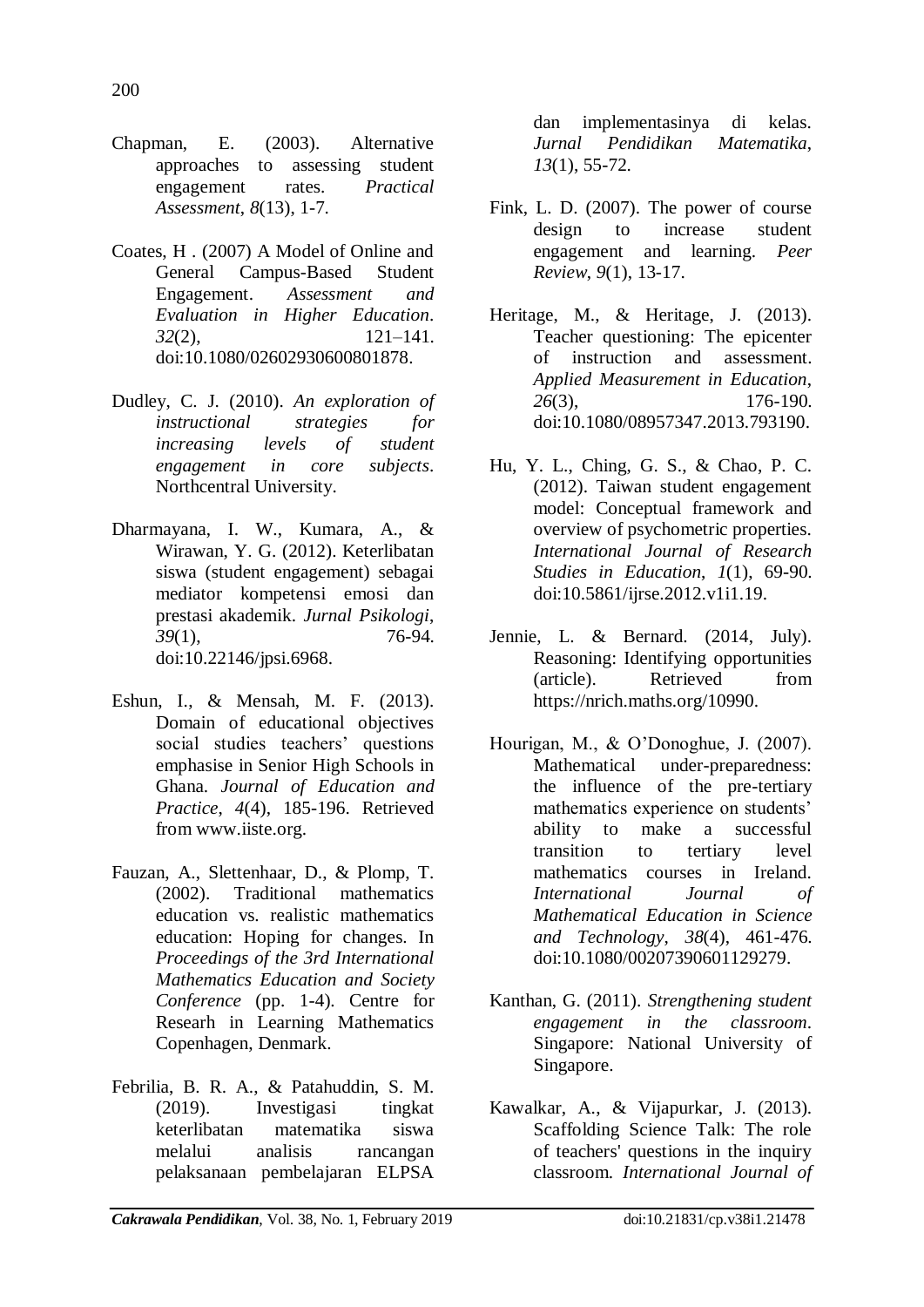*Science Education*, *35*(12), 2004- 2027. doi[:10.1080/09500693.2011.604684.](https://doi.org/10.1080/09500693.2011.604684)

- Kong, Q. P., Wong, N. Y., & Lam, C. C. (2003). Student engagement in mathematics: Development of instrument and validation of construct. *Mathematics Education Research Journal*, *15*(1), 4-21. Retrieved from http://citeseerx.ist.psu.edu.
- Kramarski, B. (2008). Promoting teachers" algebraic reasoning and selfregulation with metacognitive guidance. *Metacognition and Learning*, *3*(2), 83-99. doi:10.1007/s11409-008-9020-6.
- Kurniastuti, I., Setyawan, T. Y., & Sonialopita, S. (2018). Designing Essential Questions in the Process of Teaching and Learning to Deepen Understanding and Develop Students' Awareness Toward Environment. *Cakrawala Pendidikan*, *24*(1), 57-70. doi[:10.21831/cp.v37i1.15125.](https://doi.org/10.21831/cp.v37i1.15125)
- Lowrie, T., & Patahuddin, S. M. (2015a). ELPSA as a lesson design framework. *Journal of Mathematics Education*, *6*(2), 77-92.
- Lowrie, T., & Patahuddin, S. M. (2015b). ELPSA–Kerangka kerja untuk merancang pembelajaran matematika. *Jurnal Didaktik Matematika*, *2*(1), 94-108. Retrieved from http://www.jurnal.unsyiah.ac.id/.
- McTighe, J., & Wiggins, G. (2013). *Essential questions: Opening doors to student understanding*. Alexandria, VA: ASCD.
- Moyer, P. S., & Milewicz, E. (2002). Learning to question: Categories of

questioning used by preservice teachers during diagnostic mathematics interviews. *Journal of Mathematics Teacher Education*, *5*(4), 293-315. doi:10.1023/A:1021251912775.

- Mtetwa, D. K. (2005). Some characteristics of mathematics teaching in Zimbabwean infant and primary school classrooms. *International Journal of Early Years Education*, *13*(3), 255-264. doi[:10.1080/09669760500295912.](https://doi.org/10.1080/09669760500295912)
- National Council of Teachers of Mathematics. (2000). Principles and standards for school mathematics. Reston, VA: NCTM.
- Panasuk, R., Stone, W., & Todd, J. (2002). Lesson planning strategy for effective mathematics teaching. *Education*, *122*(4), 808-827.
- Patahuddin, S. M., Puteri, I., Lowrie, T., Logan, T., & Rika, B. (2017). Capturing student mathematical engagement through differently enacted classroom practices: Applying a modification of Watson's analytical tool*. International Journal of Mathematical Education in Science and Technology*, *49*(3), 384- 400. doi: 10.1080/0020739X.2017.1377300.
- Peterson, P. L., & Fennema, E. (1985). Effective teaching, student engagement in classroom activities, and sex-related differences in learning mathematics. *American Educational Research Journal*, *22*(3), 309-335. doi[:10.3102/00028312022003309.](http://dx.doi.org/10.3102/00028312022003309)
- Posamentier, A. S., Germain-Williams, T. L., & Jaye, D. (2013). What Successful Math Teachers Do, Grades 6-12: 80 Research-based